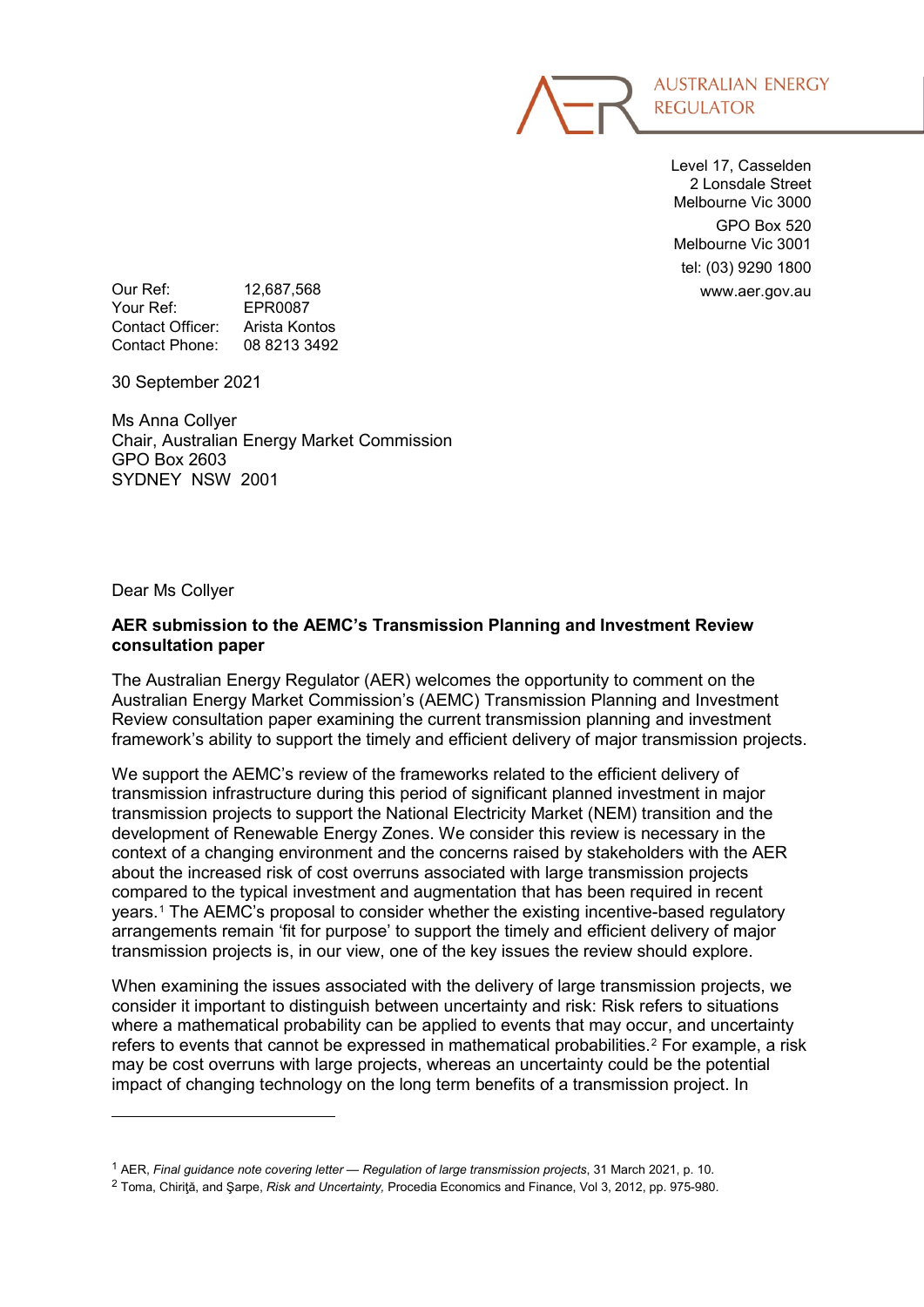recognising this distinction, the review should consider who is best placed to manage or respond to the consequences of uncertainties and risks.

We also acknowledge and support the steps the AEMC is taking to engage closely with key stakeholders, including the existing Investor Reference Group, to understand the drivers of investment decisions in the current market, as well as consumer groups, such as Energy Consumers Australia.

In November 2020, the AER initiated the 'Transmission Investment Regulation' review to support the efficient delivery of 'actionable' Integrated System Plan (ISP) projects, in recognition of the challenges associated with the delivery of large transmission projects. This resulted in the publication of a guidance note in March 2021 that clarified the regulatory process and the AER's expectations of transmission network service providers in bringing forward large transmission investment proposals to the AER. It sought to improve the predictability of the AER's assessment of the costs associated with actionable ISP projects, whilst promoting flexibility, transparency and reducing uncertainty. In addition to developing the guidance note, the work program identified other areas of reform to explore, including:

- changes to the contingent project application process and regulatory investment test for transmission to allow for more reliable project cost estimates and streamlining of the process
- changes to improve incentives for the efficient delivery of actionable ISP projects
- the introduction of competitive tendering to deliver greater productive efficiencies, and reduce the need for regulatory assessment of expenditure forecasts.

The AER recognises the opportunity the AEMC's review presents to explore these issues in more detail. Attached is our detailed response to the consultation paper. In particular, we note the following:

- The current economic regulatory framework is incentive-based to encourage efficient project delivery. However, there can be significant uncertainties associated with major transmission projects, such as the actionable ISP projects. Due to their unprecedented size and complexity, there is a lack of comparable projects from which reasonable benchmarks can be drawn. This uncertainty may lead to Transmission Network Service Providers (TNSPs) over-forecasting the costs of project delivery. Such cost "buffers" could lead to consumers paying more than they need to for transmission network investment by transferring the risk of cost overruns. Generally, the AER cannot easily assess the efficiency of the buffer in a TNSP's cost forecasts due to information asymmetry. However, for major projects, there is simply a lack of information and reasonable benchmarks for both the TNSPs and the AER to consider when preparing and assessing cost forecasts, respectively, at least at this initial stage before any major projects are delivered.[3](#page-1-0) The greater uncertainty and/or cost risk associated with major transmission projects warrants a review of whether the existing incentive-based regulatory arrangements remain appropriate for major transmission projects or if an alternative approach, such as contestability, would be more suitable.
- In our recently developed guidance for the regulation of actionable ISP projects,<sup>[4](#page-1-1)</sup> we outlined the expectation that TNSPs will proactively manage project risks, and identify risks that are uncontrollable and/or not economic to mitigate. We consider TNSPs should

<span id="page-1-0"></span> $3$  In the attachment to this submission, we note that our understanding of the uncertainty of major projects will evolve as these major projects are delivered and, in turn, better information and forecasting tools are able to be developed.

<span id="page-1-1"></span><sup>4</sup> AER, *Guidance Note – Regulation of actionable ISP projects*, March 2021.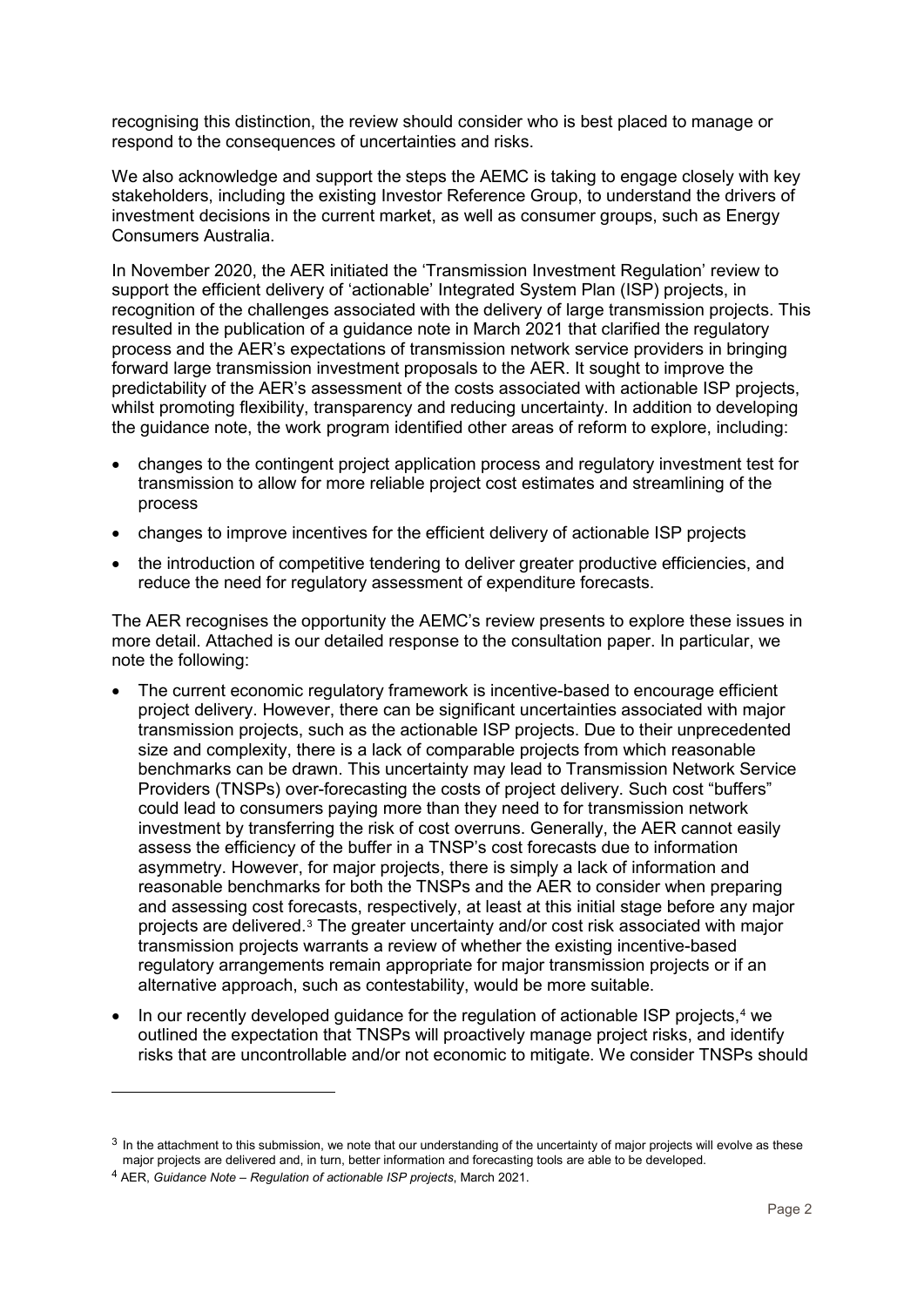be exposed to project risks that they are best able to control or manage; we acknowledge there are circumstances where uncontrollable events may arise, and therefore it may be appropriate to pass efficient costs to consumers. The AER and TNSPs have dedicated significant resources to improving processes for estimating large project costs, and the AER's guidance note represents a significant step in this improvement. We consider it critical to further explore opportunities to manage uncertainty and increased cost risk associated with large transmission projects.

- Under the ISP process, large transmission projects that are identified as actionable can then proceed through the Project Assessment Draft Report and the Project Assessment Conclusions Report components of the regulatory investment test for transmission, prior to commencing the contingent project application process. These collective processes are intended to ensure a chosen investment delivers the maximum benefit to consumers. There is potential for duplication and redundancy in these combined process, and we encourage consideration of whether a more appropriate framework could streamline the economic assessment process, while maintaining scrutiny to ensure consumer interests are protected.
- In relation to the RIT-T, the AER supports, in principle, giving consideration to approaches under which broader benefits can be identified and outlined in a transparent way. However, the AER would not support an approach that would, in the absence of clear policy requirements, transfer risk and costs to NEM consumers in order to make up for a shortfall in NEM-attributed benefits. In our view, NEM consumers should only pay the costs of an investment to the point that they reflect benefits that directly accrue to the NEM, with costs beyond this point being met by governments.
- The AER considers that increased contestability in the provision of transmission services has the potential to solve a number of issues identified with both the planning and investment stages. These include driving efficient project delivery, enhancing innovation and value add in the identification and delivery of solutions, reducing information asymmetries by revealing efficient costs and addressing the perceived barriers to the equal assessment of non-network options at the planning stage. As part of our preliminary analysis of models of competition under our TIR review, the AER identified that sponsor-based competition allows for the greatest scope for market-led innovation in the identification and design of solutions to network needs. This would be expected to result in productive and dynamic efficiencies, to be passed on to the end consumer. We recommend that the AEMC's review explore the potential benefits of sponsor-based competition.

We look forward to continuing working with the AEMC to ensure the planning and investment framework is fit-for-purpose for the efficient and timely delivery of major transmission projects. To discuss any matter raised in this submission, please contact Arista Kontos on (08) 8213 3492.

Yours sincerely

Jim Cox Deputy Chair Australian Energy Regulator

Sent by email on: 30.09.2021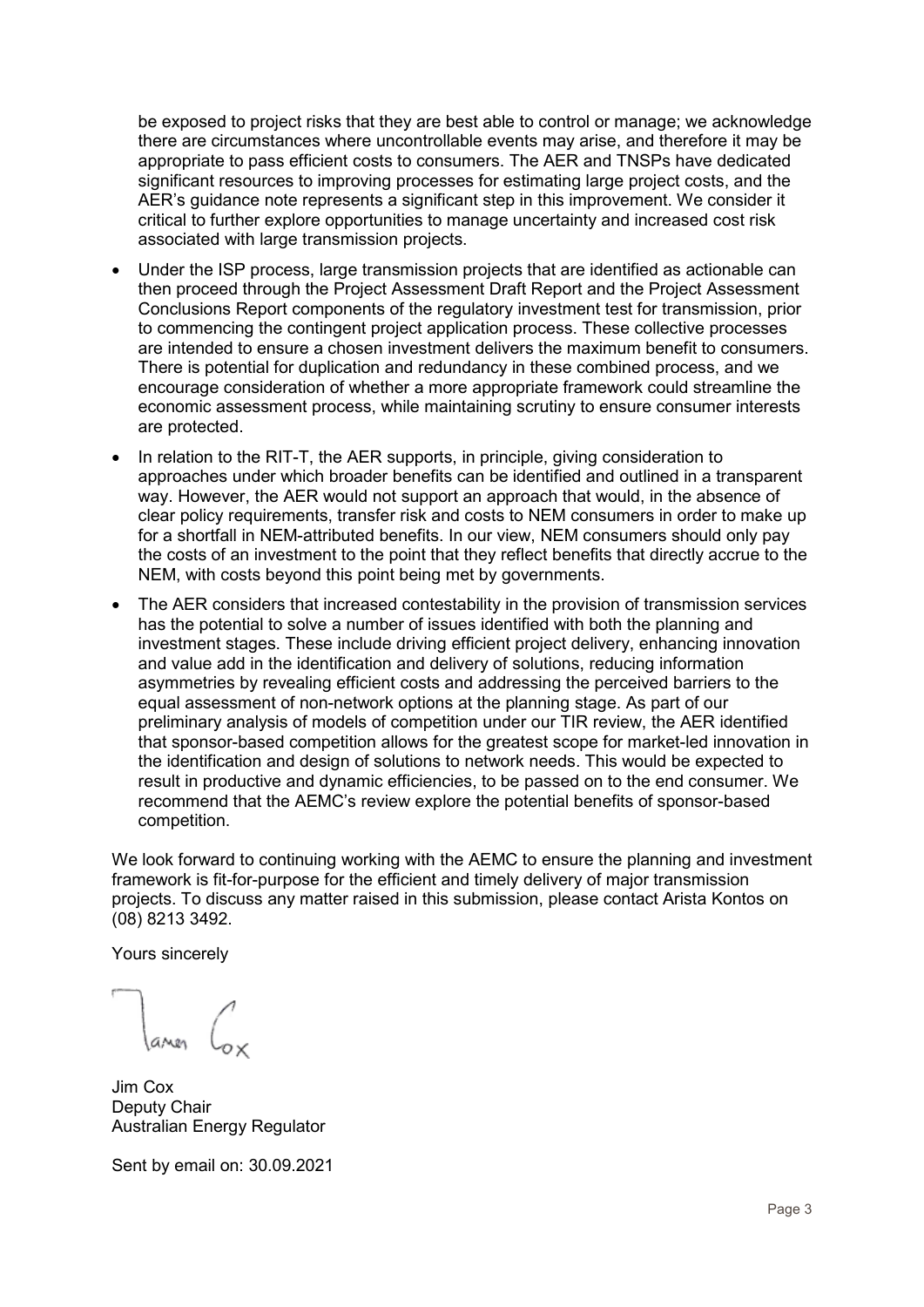# **Attachment: Detailed response to the Consultation Paper**

There appears to be greater uncertainty associated with the costs and benefits of large and/or complex infrastructure projects.5 There is some evidence that these types of projects have a higher likelihood of being deliv[er](#page-3-0)ed over-budget and later than originally expected.<sup>6</sup> In light of this, we strongly support a review of the transmission planning and investment fram[e](#page-3-1)work as it applies to large projects, to ensure it remains fit-for-purpose for identifying and progressing efficient investment.

This was the objective of the Australian Energy Regulator's (AER) recent Transmission Investment Regulation (TIR) review to support the efficient and timely delivery of large actionable Integrated System Plan (ISP) projects.7 As part of that work, we identified key issues with the existing framework, which we are pl[e](#page-3-2)ased to see have been canvassed by the Australian Energy Market Commission (AEMC) in its consultation paper, amongst others, for consideration under its review.

It is important to distinguish between uncertainty and risk when considering the framework and processes associated with the delivery of large transmission projects. A risk refers to situations where a mathematical probability can be applied to events that may occur, whereas uncertainty refers to events that cannot be expressed in mathematical probabilities.<sup>8</sup> For example, risks for a large transmission project may include cost overruns and/or constru[ct](#page-3-3)ion delays, whereas an uncertainty for the same project could be the potential impact of changing technology on the long term benefits of the investment. Under the current framework, the risk of cost overruns are shared by Transmission Network Service Providers (TNSPs) and consumers, with the National Electricity Rules (NER) establishing the incentives for estimation and pass-through of costs to manage these risks. However, uncertainty around the long-term benefits of an investment are borne by customers, not TNSPs, and are managed through the ISP process. In recognising this distinction, the review should consider who is best placed to manage or respond to the consequences of these uncertainties and risks.

The AEMC's review is important to ensure consumers pay no more than necessary for transmission investment required to facilitate the current National Electricity Market (NEM) transition. Consumers ultimately pay the costs associated with transmission assets and they are long-lived assets that consumers will pay for a significant period of time. Below we highlight the priority issues from the AER's perspective and provide additional considerations around the framing of certain issues.

# **Managing cost risk under a regulatory framework**

# *The AER's role in the existing framework*

Our role under the economic regulatory framework, as set out in the existing NER, involves assessing forecast expenditure (or costs) in determining the maximum amount of revenue network businesses can earn. We assess the efficient and prudent forecast expenditure and incremental revenue a TNSP requires to deliver an identified project. The AER's assessment occurs after the investment has been identified by the Australian Energy Market Operator (AEMO) and the TNSP under the preceding planning framework – for actionable ISP projects, that planning framework comprises the ISP and regulatory investment test for transmission (RIT-T).

## *The existing regulatory assessment framework*

We support the AEMC's proposed holistic review of the planning and investment frameworks. This includes considering whether the existing incentive-based regulatory arrangements are appropriate

<sup>5</sup> Compared to more business as usual capital expenditure.

<span id="page-3-1"></span><span id="page-3-0"></span><sup>6</sup> PwC, *Managing capital projects through controls, processes, and procedures*, 2014, p. 4; KPMG, *Managing risk in the Australian construction industry*, May 2020; Grattan Institute, *Cost overruns in transport infrastructure*, October 2016; McKinsey & Company, *A risk-management approach to a successful infrastructure project*, 1 November 2013.

<sup>&</sup>lt;sup>7</sup> See AER, *Regulation of large transmission projects* project site [here.](https://www.aer.gov.au/networks-pipelines/guidelines-schemes-models-reviews/regulation-of-large-transmission-projects)

<span id="page-3-3"></span><span id="page-3-2"></span><sup>8</sup> Toma, Chiriţă, and Şarpe, *Risk and Uncertainty,* Procedia Economics and Finance, Vol 3, 2012, pp. 975-980.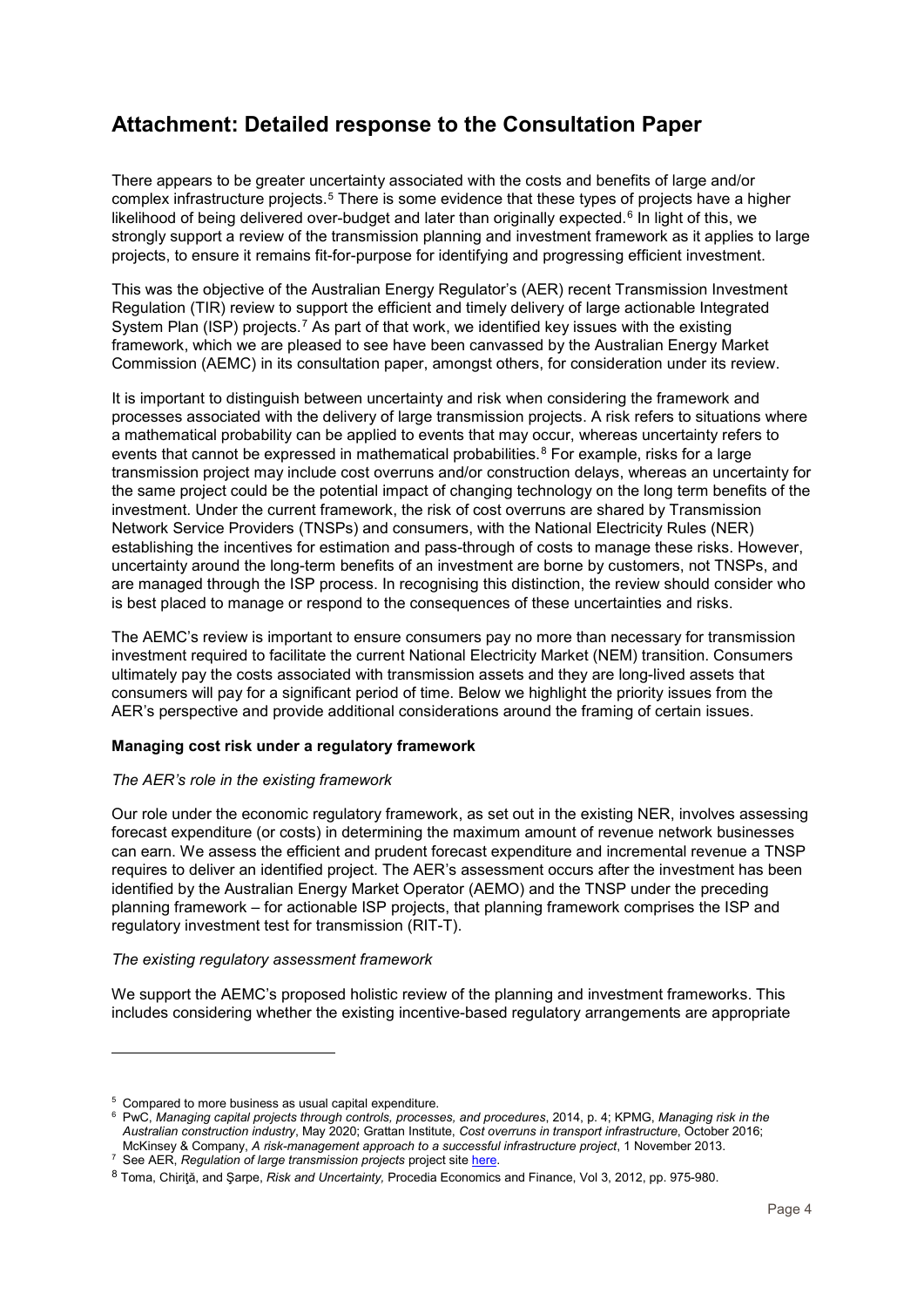for major discrete projects, or whether an alternative approach such as contestability is more suitable for managing the types of risks and/or uncertainty that may be associated with such projects.

As part of the AER's TIR review, we explained that the current economic regulatory framework is incentive-based to encourage efficient project delivery without the need for direct regulatory oversight of how the TNSP spends its approved expenditure allowance day-to-day within a regulatory reset period.9 We set a periodic ex-ante revenue 'cap' that is based on the forecast efficient costs of running a transmission business plus a commercial return on capital. If a TNSP is able to beat the foreca[st](#page-4-0)s while still meeting performance targets, it shares rewards with consumers (and vice versa, with penalties).<sup>10</sup>

These 'high po[we](#page-4-1)red' incentive-based frameworks encourage service providers to achieve productive efficiencies by offering the prospect of economic rent.11 However, at the same time, these capital expenditure incentives increase the incentive on TNSPs to over-forecast the capital costs of a project, in order to minimise the possibility that the TNSP will [sp](#page-4-2)end more than its revenue allowance and incur a penalty. Faced with the increased risk of cost overruns that is associated with major discrete projects, the incentive for TNSPs to over-forecast is greater. As the AEMC notes, such cost "buffers" could lead to consumers paying more than they need to for transmission network investment by transferring a large share of the risk of cost overruns onto them before the risk eventuates.<sup>12</sup>

Generally, the AER cannot easily assess the efficiency of the buffer in a TNSP's cost forec[as](#page-4-3)ts due to information asymmetry – a challenge faced by any regulator. Specifically, the network business has more information available to it than the regulator and the regulator cannot observe the network business's efficient costs. This means the regulator must make a decision based on the best available information rather than the full suite of information available to the TNSP. However, for major transmission projects, there is simply a lack of information for both the AER and the TNSP to rely on in order to accurately forecast the efficient costs for delivery. This is because the unprecedented size and complexity of major projects, such as the actionable ISP projects, means that there is a lack of comparable projects from which reasonable benchmarks can be drawn.

We note that lack of information may only be a temporary challenge. As experience is gained from the delivery of major projects, TNSPs and the AER will have access to more benchmarks and improved ability to identify and assess costs.

## *Determining the appropriate strength of incentives for large projects*

-

There is therefore a question as to whether the strength of the existing incentives are appropriate for TNSPs to efficiently manage the types of risks and/or increased uncertainty that are typically associated with certain large discrete projects, to ensure the most efficient outcomes for NEM consumers. As in the design of any incentive mechanism, there is a trade-off between:

• the level of productive efficiency that is attained through incentives, and

<span id="page-4-0"></span><sup>&</sup>lt;sup>9</sup> See AER, Work program letter – *Regulation of large transmission projects*, 17 November 2020, available <u>here.</u>

<span id="page-4-1"></span><sup>10</sup> See AER, *Capital Expenditure Incentive Guideline for Electricity Network Service Providers*, November 2013. The framework contains an additional incentive through ex-post measures, which allow us to review and exclude certain types of outturn capital expenditure from the regulatory asset base (RAB)—for example, inefficient over-spends against the forecast.

<span id="page-4-2"></span><sup>11</sup> By 'economic rent', we refer to profit the TNSP earns, above its economic costs (including the cost of remunerating capital); see HoustonKemp, *Regulatory treatment of large, discrete electricity transmission investments: A report for the Australian Energy Regulator*, August 2020.

<span id="page-4-3"></span><sup>&</sup>lt;sup>12</sup> If TNSPs fully factor expected cost overruns into their expenditure forecasts, consumers pay the financing costs for this before the risk eventuates, and TNSPs are not as strongly incentivised to proactively manage project risks and find cost efficiencies. Also, if the risk does not eventuate and the TNSP underspends, it will receive a CESS reward; see AER, Work program letter – *Regulation of large transmission projects*, 17 November 2020.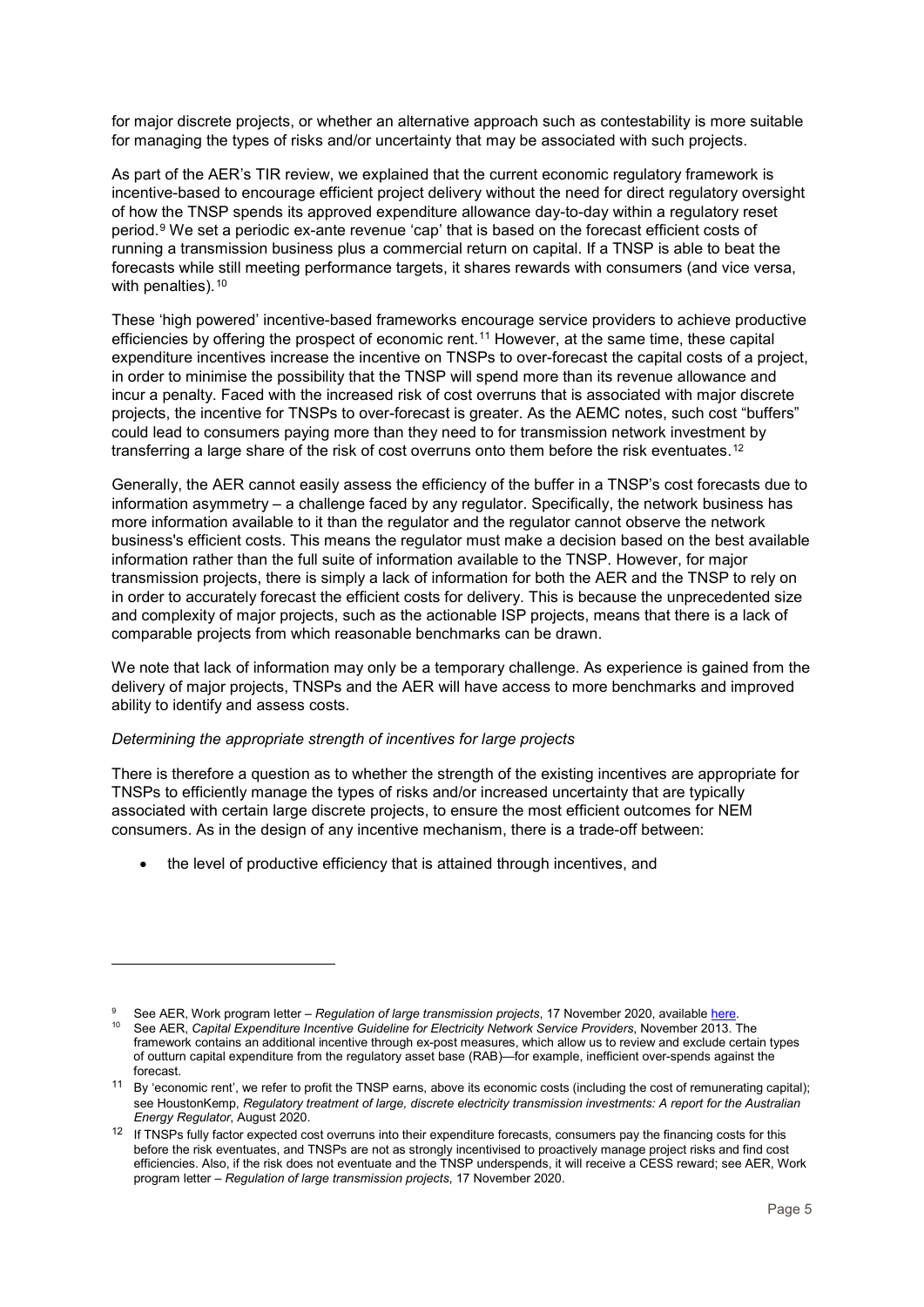• the cost of any incentive payment (a form of economic rent) that must be made to attain greater levels of productive efficiency.[13](#page-5-0)

'Low powered' incentives that offer less (or no) prospect of economic rent can reduce the incentive on TNSPs to include a risk buffer or premium in their project forecasts as there is less (or no) penalty for the TNSP if it overspends in delivery. However, low powered policies, in turn, offer less incentive for TNSPs to achieve productive efficiencies throughout project delivery. This would require closer monitoring by the AER to ensure efficiency in project delivery. `High powered' incentives increase the incentive on the TNSP to achieve cost savings through project delivery, but also increase the incentive on the TNSP to include a risk buffer or premium.

We must find the right balance in this rent-efficiency trade-off in all incentive mechanisms. In principle we must weigh the efficiencies achieved in the ex-ante forecast under lower powered incentives, against the efficiencies to be achieved in project delivery through higher powered incentives.

In the case of small-or-medium-sized capex projects, the risk of a cost overrun occurring above the overall expenditure allowance is relatively modest. For such projects we consider that the existing incentive mechanism promotes efficient outcomes. However, as noted earlier, large capital expenditure projects may involve a much greater risk of cost overruns, of a potentially greater magnitude. This may warrant consideration of what the appropriate balance is for the rent-efficiency trade-off (i.e. high-powered versus low-powered incentives). Any adjustment to the incentives arrangements for major projects would need to be coupled with the appropriate level of regulatory involvement to promote the greatest efficiencies for consumers. We emphasise that the objective remains to deliver needed projects at the overall lowest cost to consumers in the long-run.

Efficiency can otherwise be incentivised through competition, as an alternative to regulating these large projects. We discuss this below.

# *Sources of project risk*

-

In determining the appropriate strength of efficiency incentives for major projects, we should remain cognisant that the degree of the risk of cost overruns is project specific. It is the unique characteristics of a project that inform the degree of cost risk, for example where significant greenfield assets are required and the line route is subject to community acceptance and local government approvals. We think the AEMC is right in seeking to understand from where the increased cost risk and/or uncertainty associated with major projects stems. In understanding this, we can consider whether there is the opportunity to appropriately treat certain cost components differently under the regulatory framework, in a way that reflects the level of risk of forecasting error. This may be a more pragmatic outcome that would retain the incentives for efficient spending on the rest of the project.

This would be beneficial in scenarios where a new type of cost is being considered; where there is little experience from either the proponent or the AER to draw from when assessing forecast costs associated with a major project. For example, during the assessment of Project EnergyConnect's contingent project application, there were challenges in assessing the efficient costs associated with complying with the NSW biodiversity protection regulations in a timely manner. These costs were expected to be material, but there was relatively little historical experience or benchmarks to rely upon to assess these costs. The assessment was completed following significant additional work and information provided by the proponent. However, this likely resulted in an extension to the project's assessment and subsequent investment decisions by the proponent.

Consideration of alternative treatments for a specific group of costs in scenarios where there is a high degree of associated cost risk could therefore assist in streamlining the economic assessment process, by allowing assessment of those costs later when more information is obtained. As noted

<span id="page-5-0"></span><sup>13</sup> Laffont and Tirole, 'Competition in Telecommunications' (Jul. 2001) 68 (1) *Southern Economic Journal 190*; HoustonKemp, *Regulatory treatment of large, discrete electricity transmission investments: A report for the Australian Energy Regulator*, August 2020.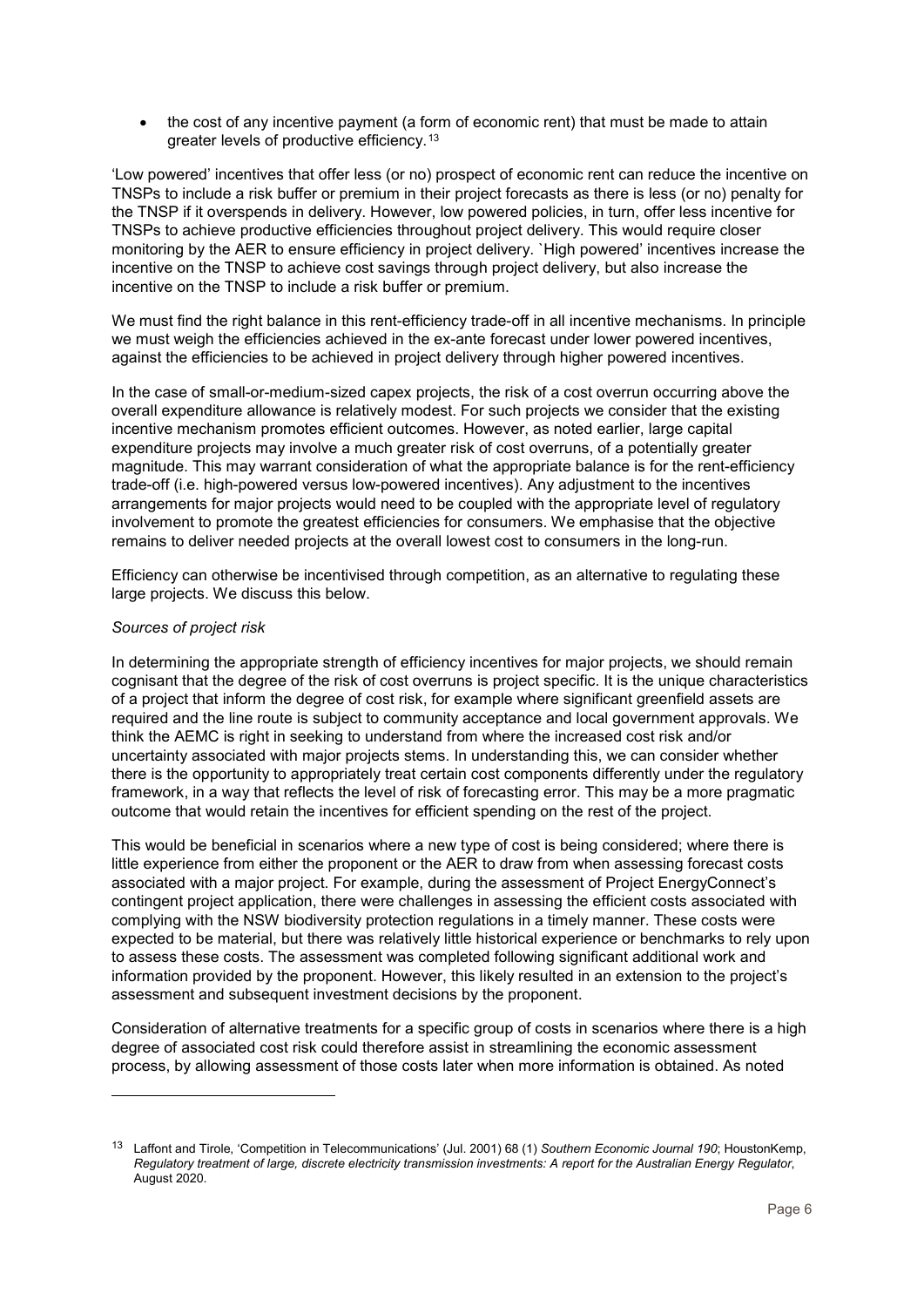above, as major projects are delivered, such as greenfield interconnectors or other new transmission of significant scale, the experience will provide TNSPs and the AER with benchmarks and an improved ability to identify and assess certain costs, such as the costs of land purchasing and environmental offset. Therefore, any special treatment of cost components may only need to be temporary and perhaps more appropriately left at the discretion of the AER.

As noted above, diluting the efficiency incentives in the framework, including allowing for additional provisions to pass-through specific costs, removes the incentives on the TNSP to pursue efficiencies in project delivery. This may result in worse outcomes for consumers in the long-run. A more targeted regulatory approach may also add regulatory complexity overall. The AEMC is asked to take into account these competing considerations in its review of a fit-for-purpose framework.

#### *Managing project risks under the existing framework*

Many project risks can be managed in some way by TNSPs, including for large projects, <sup>[14](#page-6-0)</sup> As noted in the AER's recently developed guidance for the regulation of actionable ISP projects, when developing project cost forecasts, we expect TNSPs to proactively manage the project risks, and identify risks that are uncontrollable and/or not economic to mitigate.[15](#page-6-1) We consider TNSPs should be exposed to project risks that they are best able to control or manage; in some circumstances, they should be able to pass efficient costs associated with uncontrollable events through to consumers.<sup>[16](#page-6-2)</sup> Importantly, our contingent project determination is not intended to completely de-risk the project, as investment projects always contain risk and financing arrangements account for this.[17](#page-6-3) We consider project risks should be held by the party best able to manage them.

Under the existing regulatory framework, the approach to quantifying risk is a key difference between business-as-usual (BAU) and major projects. As risk associated with BAU projects can generally be managed by network operators, we do not expect that risk allowances will be incorporated into forecasts. However, material project specific risks associated with large projects are also nonsystematic in nature and best managed by the network. In this situation, the inclusion of project risk allowances in an expenditure allowance may provide the appropriate incentives for a TNSP to manage these risks and to mitigate the need for TNSPs to add buffers to their cost estimates.<sup>[18](#page-6-4)</sup>

The AER and TNSPs have put a lot of work into improving the processes for estimating large project costs, including through the better estimation of project risks and the use of tender processes to estimate project specific costs. The AER's guidance note was an important step in this process, in addition to recent contingent project processes.<sup>[19](#page-6-5)</sup> The staging of contingent project applications is also another way TNSPs can manage risks around large projects. This is because as each stage progresses, it can reveal important project information and reduce associated cost uncertainty.[20](#page-6-6) Therefore our understanding of the "inherent uncertainty" of major projects continues to evolve as better information and forecasting tools are developed.

Through recent contingent project applications, such as those for Project EnergyConnect, we have demonstrated to TNSPs an openness to exploring other mechanisms within the existing rules and

<span id="page-6-0"></span><sup>14</sup> See Deloitte, *Capital projects: Project and risk management—Leading practices*, January 2016, p. 5; McKinsey & Company, *A risk-management approach to a successful infrastructure project*, November 2013; KPMG, *Managing risk in the Australian construction industry*, May 2020. We note that risk management does not mean fully mitigating all risks. Risks can be managed through avoidance, transference, mitigation (to varying degrees) or acceptance. See Deloitte, *Capital projects: Project and risk management—Leading practices*, January 2016, p. 12.

<sup>15</sup> AER, *Guidance Note – Regulation of actionable ISP projects*, March 2021, pp 17-18, 20.

<span id="page-6-2"></span><span id="page-6-1"></span><sup>16</sup> There are mechanisms in the existing regulatory framework that allow TNSPs to pass through efficient costs associated with certain events that are beyond their reasonable control via cost pass throughs (or, in exceptional cases, the capital expenditure re-opener provision).

<span id="page-6-3"></span><sup>17</sup> AER, *Guidance Note – Regulation of actionable ISP projects*, March 2021, p 17.

<sup>18</sup> AER, *Guidance Note – Regulation of actionable ISP projects*, March 2021, p 18.

<span id="page-6-5"></span><span id="page-6-4"></span><sup>&</sup>lt;sup>19</sup> See AER, Project EnergyConnect contingent project site [here.](https://www.aer.gov.au/networks-pipelines/determinations-access-arrangements/contingent-projects/transgrid-and-electranet-%E2%80%93-project-energyconnect-contingent-project)

<span id="page-6-6"></span><sup>20</sup> AER, *Guidance Note – Regulation of actionable ISP projects*, March 2021, pp 25.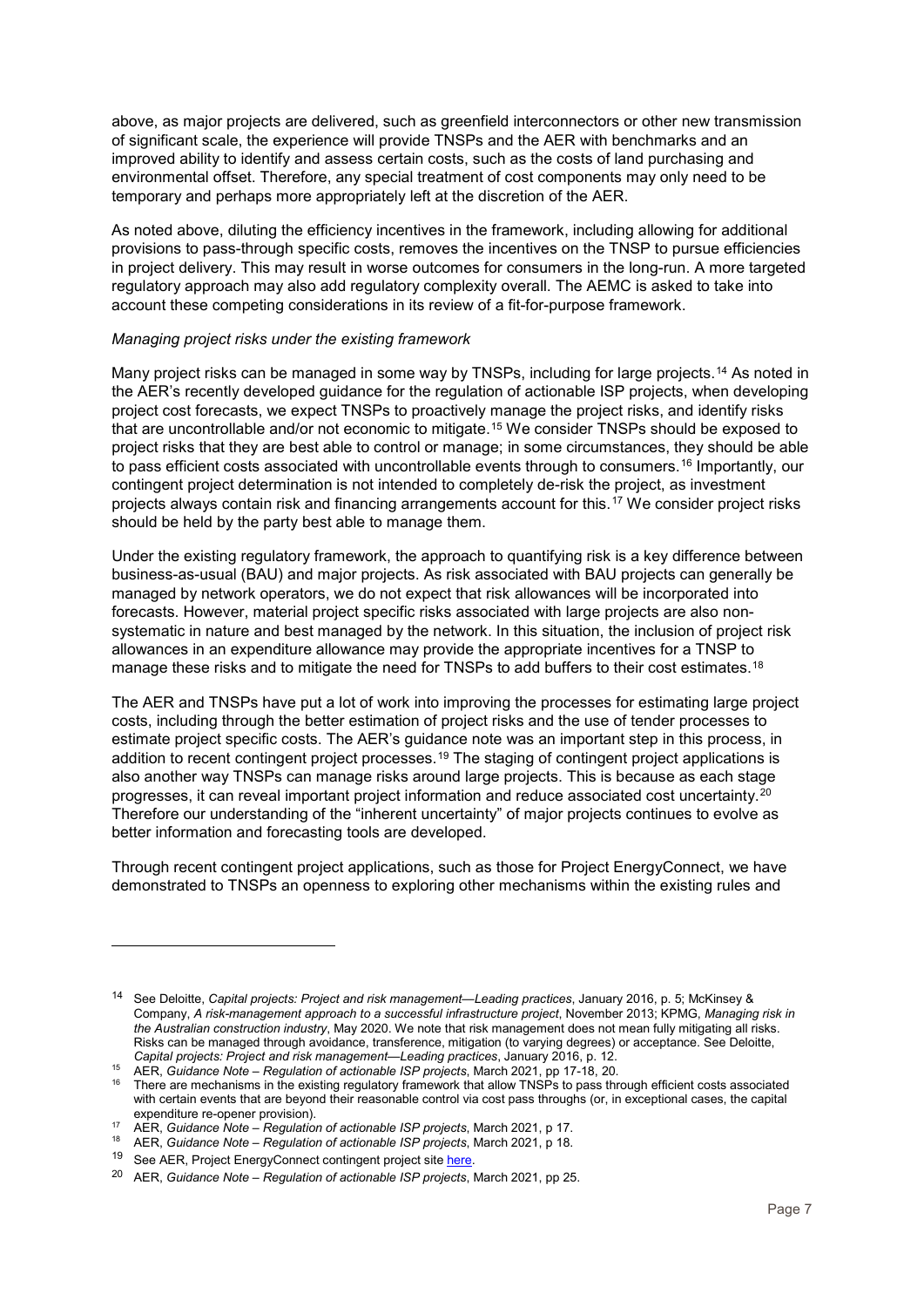regulatory framework for more efficiently dealing with uncertainty and identifiable risks for which the forecasting error may be particularly significant.

#### **Material change rule change request**

Regarding the 'material change in network infrastructure project costs' rule change request, we agree that increasing project cost estimates are a concern. It is important that consumers have confidence that transmission investments deliver benefits to them that exceed their cost, given that they ultimately fund them.

We are of the view that this issue is best considered in reviewing the planning framework as a whole. The reason we see significant increases in project cost estimates is that once a project is identified through the RIT-T, the TNSP undertakes further design activities to improve the accuracy of the cost estimates for its contingent project application. The AEMC should therefore consider the extent to which TNSPs should improve the accuracy of the cost estimates for different options prior to selecting a preferred option. There are considerable costs associated with the activities to improve the accuracy of these cost estimates. Again, the AEMC will need to weigh up the costs of these upfront activities against the long-term efficiencies to consumers to be realised from improved options analysis and selection.

We further consider that time is needed to understand the effectiveness of the existing safeguards in the actionable ISP framework. Under the actionable ISP framework, the AER's RIT-T assessment under former clause 5.16.6 was removed to avoid duplication in light of the introduction of the ISP.<sup>[21](#page-7-0)</sup> To ensure only beneficial investments are progressed, the NER was amended to stipulate that, before a contingent project application can be lodged with the AER, the TNSP must satisfy the actionable ISP project trigger event set out in clause 5.16A.5 of the NER. As the AEMC notes in its consultation paper, this contains a criterion that 'caps' the forecast project cost that can be included in the contingent project application to the project cost used in AEMO's feedback loop. The feedback loop, among other things, checks that the updated costs do not change the status of the actionable ISP project as being part of the optimal development path. As the actionable ISP framework has only been implemented relatively recently,<sup>[22](#page-7-1)</sup> it has yet to be applied fully to an actionable ISP project. We consider there is merit in allowing this component within the planning framework to mature, to understand its effectiveness.

Further, we wish to reiterate that the ISP and RIT-T processes are responsible for the cost benefit analysis that allows TNSPs to select a preferred option to meet a network need, one which maximises net economic benefits. The AER does not have a role in assessing the RIT-T for actionable ISP projects. We therefore do not have full visibility of the costs and benefits contained in a RIT-T. This should be kept in mind in determining the appropriate decision-maker under the proposed rule change.

#### **Opportunities to streamline the economic assessment process**

We welcome the AEMC's examination of potential opportunities to streamline the economic assessment of major transmission projects. We consider the examination of streamlining the planning and investment processes, including the removal of duplication and/or redundancy, should be a priority issue for the review.

#### *Streamlining the contingent project application and RIT-T processes*

-

Under the existing framework, TNSPs must complete the RIT-T cost benefit analysis before undertaking major investments in their networks. The purpose of the RIT-T process is to undertake a

<span id="page-7-0"></span><sup>21</sup> Energy Security Board, *Recommendation for National Electricity Amendment (Integrated System Planning) Rule 2020 – Decision Paper*, March 2020 p 21.

<span id="page-7-1"></span><sup>&</sup>lt;sup>22</sup> The National Electricity Amendment (Integrated System Planning) Rule 2020 came into effect on 1 July 2020.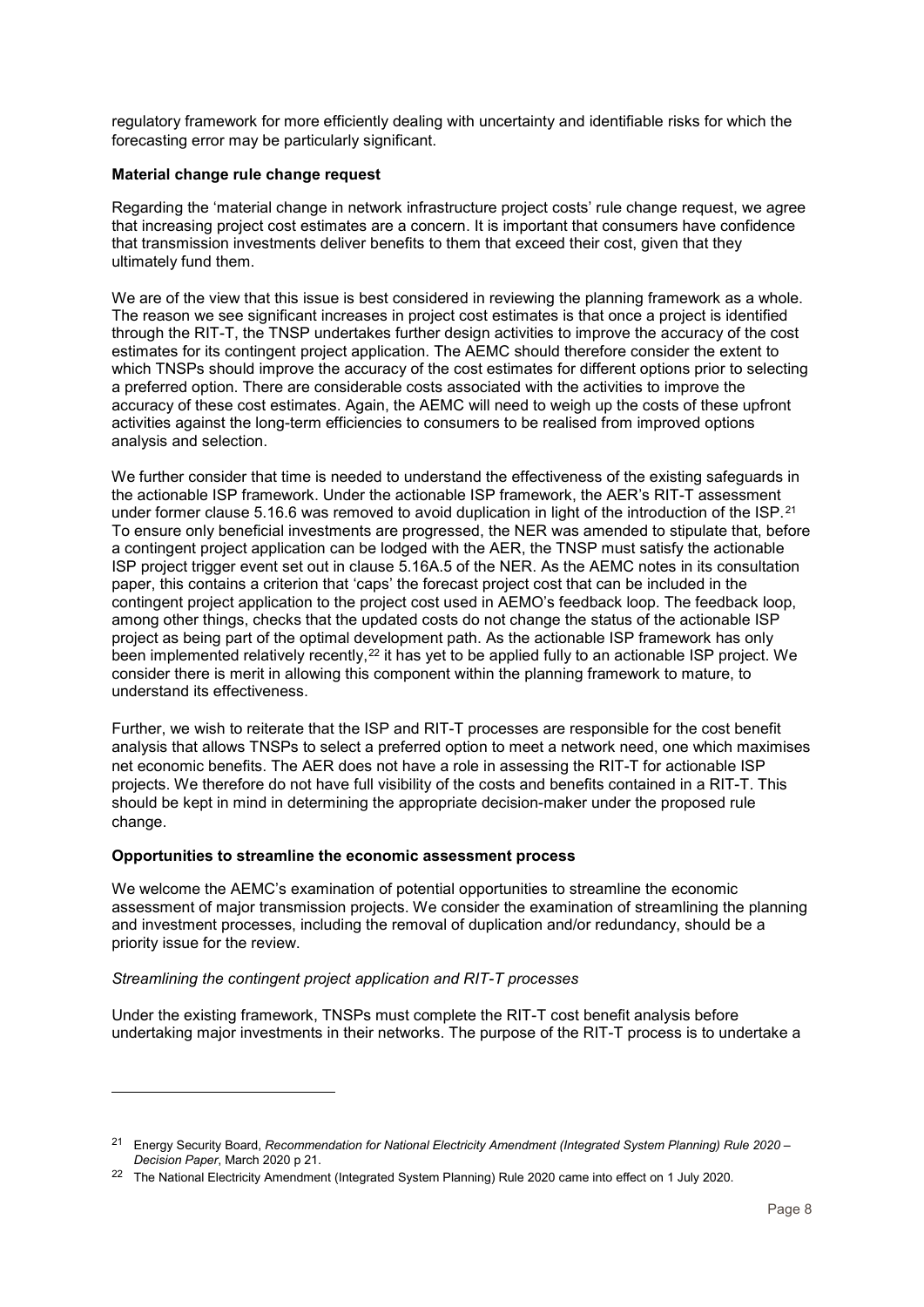detailed examination of project costs and ensure the chosen development (from a suite of options) delivers the maximum benefit to consumers for the associated costs.

Following the changes to the NER to action the ISP, the first of the three stages of the RIT-T, the Project Specification Consultation Report, has been replaced by the ISP process for actionable projects. The remaining two elements of the RIT-T, the Project Assessment Draft Report and the Project Assessment Conclusions Report, were largely unchanged and are still required to be completed, in addition to satisfying AEMO's feedback loop. These changes for ISP projects sought to streamline the economic assessment process for ISP projects, while maintaining the detailed scrutiny of project costs to ensure any investment is in the best interests of consumers.

We agree there is potential for duplication and overlap between the RIT-T and ISP processes. In particular, the RIT-T adopts the benefits that are modelled by AEMO for the ISP. This raises the question as to whether project benefits need to be re-modelled at the subsequent RIT-T stage. The previous changes to the NER to action the ISP sought to streamline the existing process, without suggesting new or alternative processes. We encourage the AEMC to consider whether a more appropriate process should be developed that streamlines the regulatory assessment framework for ISP projects and maintains the appropriate degree of scrutiny of project benefits against costs to ensure consumers' interests are protected.

In the AER's TIR review, we identified the following potential changes to the contingent project application and RIT-T processes to allow for a more robust assessment of project benefits alongside more reliable project costs estimates, while enhancing stakeholder input and streamlining the overall process:

- the introduction of a draft decision to promote greater stakeholder input/engagement
- streamlining the overall planning and regulatory processes by integrating some elements of the RIT-T process into the CPA (and/or AEMO's ISP) process
- improving NER information disclosure requirements associated with the CPAs to improve the quality of our assessment while reducing the administrative burden of issuing and responding to information requests.[23](#page-8-0)

These suggestions may aid the AEMC's consideration of improvements in this area. We recognise they represent significant reforms, and so reiterate the need to understand the costs and benefits of any changes to ensure the maximum benefit to consumers over the longer term.

# **Misalignment between ISP and feedback loop and practicality of ISP updates**

We consider the AEMC has accurately articulated the impact that the pace of the changing environment has on the alignment of the ISP and RIT-T processes, as well as on the application of AEMO's feedback loop in practice.<sup>[24](#page-8-1)</sup> Specifically, rapid changes in the sector mean that the inputs and assumptions used in the ISP quickly become out of date and raise questions as to whether it is appropriate to use these in a RIT-T. The AEMC also notes that an ISP update may not be suitable to resolve these questions due to the effort and complexity that would be involved at the same time that AEMO is preparing the next ISP.

We consider this a priority issue that should be investigated under the AEMC's review. We seek exploration of how to resolve the issues that arise when applying the processes in practice, whilst ensuring the appropriate checks and balances remain for AEMO. This is to ensure that market developments and changes are adequately captured and robustly tested in AEMO's ISP analysis, which remains the very purpose of processes like updates to the ISP and the feedback loop. We consider this needs to be urgently resolved, given the heavy reliance on these processes at present

<span id="page-8-0"></span><sup>23</sup> AER, *Final guidance note covering letter – Regulation of actionable ISP projects,* March 2021, pp 11.

<span id="page-8-1"></span><sup>24</sup> AEMC, *Consultation paper – Transmission Planning and Investment review*, 19 August 2021, pp 24-5.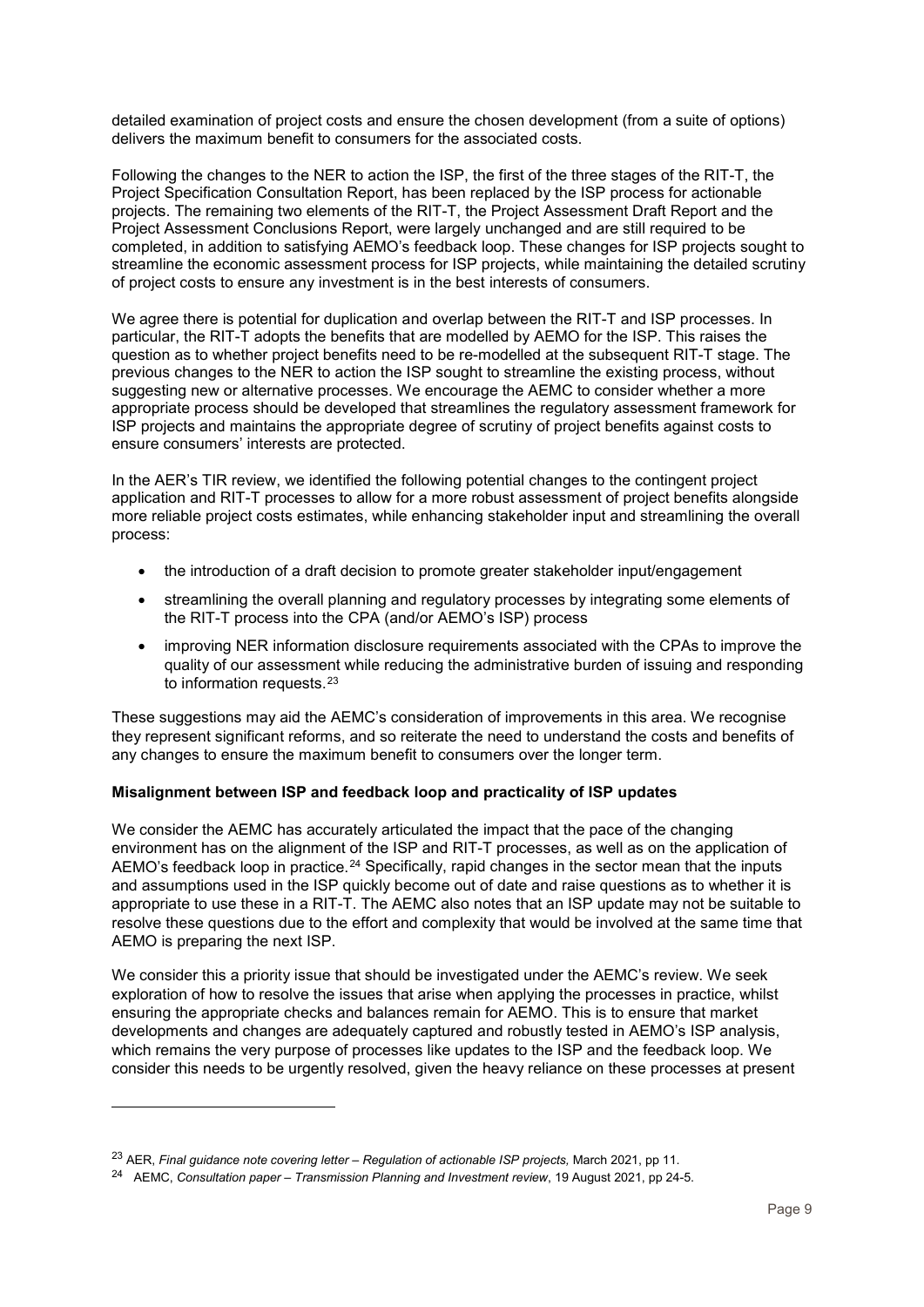to identify investments to support the NEM transition. The issue of misalignment between the ISP and feedback loop should be considered in the context of the streamlining of ISP and CPA processes outlined previously in this attachment given the highly interrelated nature of these matters.

## **Unequal treatment of non-network options**

-

Another issue that the AER considers a priority that should be explored under the AEMC's review is the perceived barriers for non-network options (for example, demand side management and aggregated distributed energy solutions) under the planning framework, specifically the RIT-T stage. As referenced in the consultation paper, this was a key issue raised by stakeholders under the AER's previous TIR review to support the efficient delivery of actionable ISP projects. The regulatory framework around transmission planning and investment aims to promote competitive neutrality, to promote identification of a solution to a need that has the greatest net market benefit. This benefits consumers directly by reducing the risk that they will pay for inefficient investments. This also encourages efficient outcomes in the longer-term by supporting competitive procurement of network services and reducing the risk to consumers of long-term transmission investments that may subsequently prove to be inefficient.

The incentive to preference capital expenditure over operating expenditure has long been recognised where the regulated rate of return exceeds the actual financing costs for any regulated RAB-based network business.[25](#page-9-0) As noted in the consultation paper, in its 2019 Economic regulatory framework review, the AEMC found that TNSPs may have an intrinsic preference for capital expenditure (over operating expenditure) where the regulatory rate of return exceeds the actual financing costs faced by the business.<sup>[26](#page-9-1)</sup> We acknowledge the potential for such bias, whilst also noting that the AER's decision-making regarding the regulated rate of return is complex and there is the opposing risk that if the regulated rate of return is set too low, TNSPs will be dissuaded from undertaking desirable investments.[27](#page-9-2)

As part of the AER's TIR review, HoustonKemp also identified an institutional preference within TNSPs for network solutions[.28](#page-9-3) As the AEMC notes, the fundamental role of TNSPs is to provide transmission services, and so their knowledge and capabilities are likely to be more orientated towards supply-side, capex-focused solutions, rather than as providers of alternative non-network solutions. We also agree with the AEMC that network and non-network options are not directly comparable, and these differences will affect their consideration in the assessment process.

Our analysis of the regulatory investment tests for transmission and distribution (RIT-T and RIT-D, collectively RITs), completed to date since 2018, indicates limited consideration of non-network options in the RITs. Of the 17 RIT-Ts completed by network businesses across the NEM since 2018, only one RIT-T identified a partial non-network option as a preferred option. We identified similar issues at the distribution level, with only two RIT-Ds having identified a non-network option as a preferred option among approximately 45 RIT-Ds. Our analysis supports the perception of the risk that network solutions are likely to be favoured despite the existence of a non-network solution, or a combination of a network and non-network solution, that may provide greater net benefits to consumers.

Further, the pre-RIT processes undertaken by network businesses on non-network engagement are also important to ensure there is sufficient opportunity for all interested stakeholders to actively contribute to the development of RIT options. Currently, the NER requires distribution network

<span id="page-9-0"></span><sup>25</sup> H. Averch and L. Johnson, *The Behavior of the Firm Under Regulatory Constraint,* American Economic Review, December 1962.

<span id="page-9-1"></span><sup>&</sup>lt;sup>26</sup> AEMC, *Economic regulatory framework review | Integrating distributed energy resources for the grid of the future, 26* September 2019, p 64.

<span id="page-9-2"></span><sup>27</sup> HoustonKemp, *Regulatory treatment of large, discrete electricity transmission investments: A report for the Australian Energy Regulator*, August 2020, p 63.

<span id="page-9-3"></span><sup>28</sup> HoustonKemp, *Regulatory treatment of large, discrete electricity transmission investments: A report for the Australian Energy Regulator*, August 2020, p 63.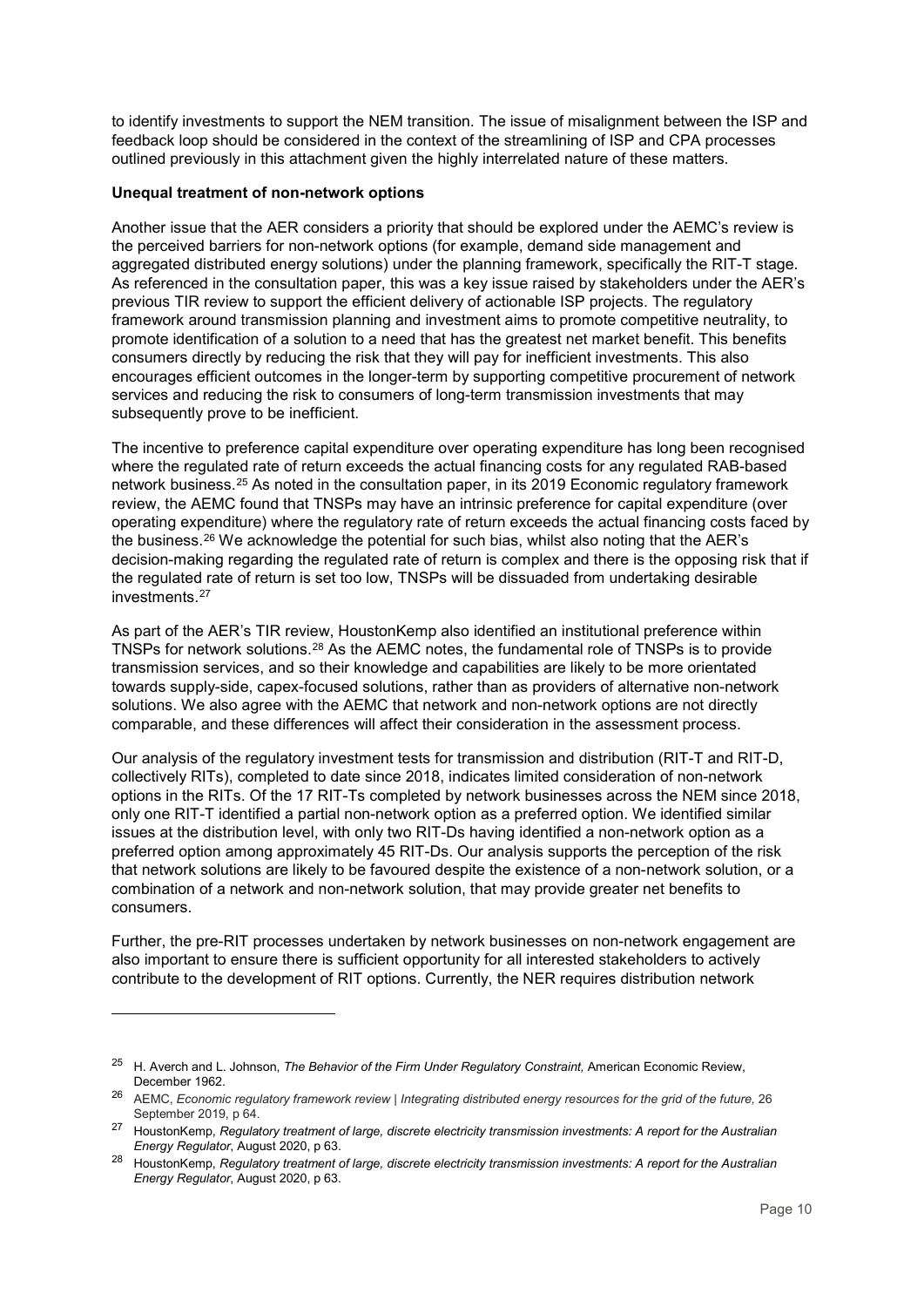businesses to publish a demand side engagement strategy and maintain a demand side engagement register to enable non-network participation in upcoming network planning and expansion projects. However, no such requirements exist for transmission network businesses; there is inconsistency between the requirements between the transmission and distribution frameworks. There are also additional reporting requirements as part of network businesses' annual planning reports that aim to provide key information to all stakeholders including non-network proponents enabling their participation in processes such as RITs. We consider there is a need for the AEMC to also review the effectiveness and prudency of the pre-RIT processes for TNSPs, to ensure they promote a levelplaying field for all network and non-network participants and that they provide sufficient lead time for non-network businesses to meaningfully contribute to the RIT-T.

We consider that the AEMC's review provides a timely opportunity to investigate this priority issue more holistically at the transmission level by identifying key barriers to:

- non-network engagement in RIT processes, and
- the equal assessment of non-network options that do engage in RIT processes.

Any learnings may then inform consideration of this issue as it pertains to the distribution level.

The consequence of unequal treatment of non-network solutions in investment options analysis is the risk for increased network costs – a risk that mainly sits with consumers given network solutions are long-lived assets that consumers will pay for a significant period of time. This risk is significantly compounded given the size of the discrete network solutions that are needed to support the NEM transition. Further, as technology rapidly develops to meet the needs of the transmission network and the electricity system as a whole, it is even more crucial that the regulatory framework ensures that non-network options are provided with equal consideration as appropriate to promote efficient outcomes in the long term interests of consumers.

The sponsor-based competition model also has the potential to solve this issue in transmission planning, amongst its other merits, which we discuss below.

## **Treatment of benefits in transmission planning – broader economic impacts**

In its consultation paper, the AEMC asks stakeholders whether wider economic benefits should be included in the ISP and RIT-T to justify transmission investments in the NEM, given the scale and pace of the NEM's energy transition.

In principle, the AER is supportive of giving consideration to approaches under which benefits that accrue beyond the NEM can be identified and outlined in a transparent way through a RIT-T. However, the AER would not support an approach that would, in the absence of clear policy requirements, transfer risk and costs to NEM consumers in order to make up for a shortfall in NEMattributed benefits. In these circumstances it is appropriate for governments to meet the shortfall or gap in NEM benefits identified through the RIT-T via a contribution to funding the costs of the project. Put differently, broader social benefits could be considered in the test, but NEM consumers should only pay costs that reflect the benefits that directly accrue to the NEM; benefits that accrue outside of the NEM should be paid for by governments on behalf of their respective taxpayers.

## **The Rate of Return Instrument (RORI) and Financeability**

The rate of return instrument (RORI) sets out how we determine the allowed rate of return on capital in regulatory determinations for energy networks. We must remake the RORI we set in 2018 by 17 Dec 2022. We are currently doing research and stakeholder consultation through a series of working papers. The more formal active phase of the review will start early next year.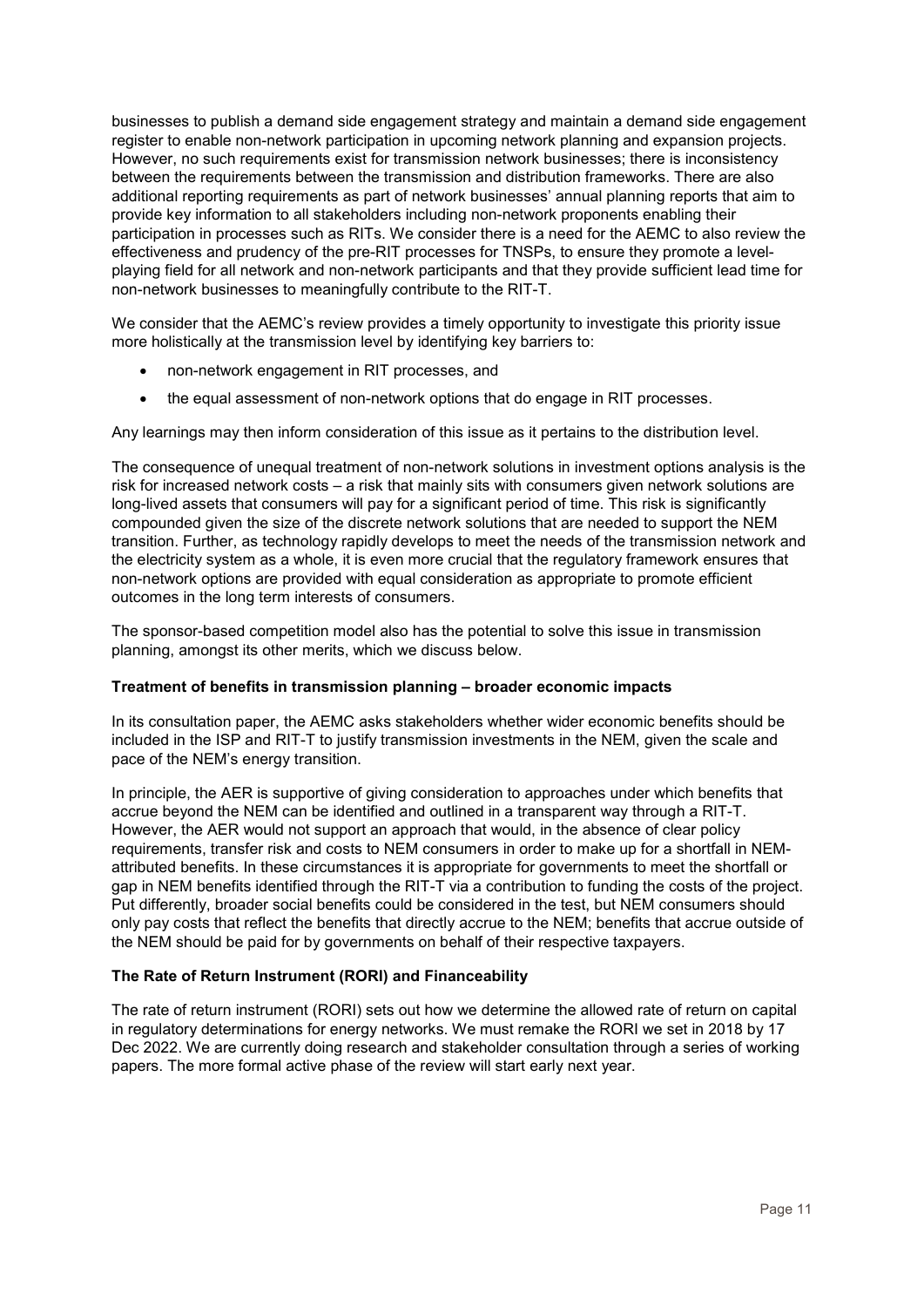Our working papers allowed us to consider technical aspects of the rate of return ahead of the active phase. The following draft and final working papers have been published in this process to date:

- Energy network debt data debt term and extension of debt index (draft and final)<sup>[29](#page-11-0)</sup>
- CAPM and alternative return on equity models  $30$
- $\bullet$  International regulatory approaches to rate of return<sup>[31](#page-11-2)</sup>
- Rate of return and cash flows in a low interest rate environment<sup>[32](#page-11-3)</sup>
- $\bullet$  Term of rate of return<sup>[33](#page-11-4)</sup>
- $\bullet$  Debt<sup>[34](#page-11-5)</sup>

-

- $\bullet$  Equity<sup>[35](#page-11-6)</sup>
- Overall rate of return (including gamma and gearing).<sup>[36](#page-11-7)</sup>

We have received a significant number of submissions on our draft working papers. We also had a number of expert reports prepared to assist us with this work. Other than confidential submissions, this material is available on our website at the links provided in the footnotes.

The AER draft working paper, Rate of return and cash flows in a low interest rate environment, considered what impact the current relatively low interest rates may have on the networks businesses we regulate.<sup>[37](#page-11-8)</sup> This draft paper considered a number of topics related to network financing including:

- The relationship between the risk free rate and the return on debt
- Potential relationships between the risk free rate and the return on equity
- The interaction between the risk free rate, inflation and gearing on net profit after tax
- The impact lower interest rates will have on regulated gas and electricity network service providers'(NSPs) net profit after tax and financial metrics
- The possible use of financeability metrics by the AER when making the RORI.

<span id="page-11-0"></span><sup>29</sup> AER, *Rate of return – Energy Network Debt Data – Draft working paper*, 26 June 2020; AER, *Rate of Return – Energy Network Debt Data – Final working paper*, 18 Nov 2020. Working papers and public submissions are availabl[e here.](https://www.aer.gov.au/networks-pipelines/guidelines-schemes-models-reviews/energy-network-debt-data-pathway-to-rate-of-return-2022)

<span id="page-11-1"></span><sup>30</sup> AER, *Rate of return – CAPM and alternative return on equity models – Draft working paper*, 27 Aug 2020; AER, *Rate of return – CAPM and alternative return on equity models – Final working paper*, Dec 2020. Working papers and public submissions are available [here.](https://www.aer.gov.au/networks-pipelines/guidelines-schemes-models-reviews/capm-and-alternative-return-on-equity-models-pathway-to-rate-of-return-2022)

<span id="page-11-2"></span><sup>31</sup> AER, *International regulatory approaches to rate of return – Draft working paper*, 27 Aug 2020; AER, *International regulatory approaches to rate of return – Final working paper*, 16 Dec 2020. Working papers and public submissions are available [here.](https://www.aer.gov.au/networks-pipelines/guidelines-schemes-models-reviews/international-regulatory-approaches-to-rate-of-return-pathway-to-rate-of-return-2022)

<span id="page-11-3"></span><sup>32</sup> AER, *Rate of return and cashflows in a low interest rate environment – Draft working paper*, May 2021; AER, *Rate of return and cashflows in a low interest rate environment – Final working paper*, Sept 2021. Working papers and public submissions are available [here.](https://www.aer.gov.au/networks-pipelines/guidelines-schemes-models-reviews/rate-of-return-and-cashflows-in-a-low-interest-rate-environment-pathway-to-rate-of-return-2022)

<span id="page-11-4"></span><sup>33</sup> AER, *Rate of return – Term of the rate of return draft working paper*, May 2021; AER, *Rate of return – Term of the rate of*  return draft working paper, Sept 2021. Working papers and public submissions are available [here.](https://www.aer.gov.au/networks-pipelines/guidelines-schemes-models-reviews/term-of-the-rate-of-return-pathway-to-rate-of-return-2022)

<sup>&</sup>lt;sup>34</sup> AER, *Rate of return – Debt draft working paper*, July 2021. Working paper and public submissions are availabl[e here.](https://www.aer.gov.au/networks-pipelines/guidelines-schemes-models-reviews/rate-of-return-omnibus-papers)

<span id="page-11-7"></span><span id="page-11-6"></span><span id="page-11-5"></span><sup>35</sup> AER, *Rate of return – Equity draft working paper*, July 2021. Working paper and public submissions are availabl[e here.](https://www.aer.gov.au/networks-pipelines/guidelines-schemes-models-reviews/rate-of-return-omnibus-papers)

<sup>36</sup> AER, *Rate of return – Overall rate of return draft working paper*, July 2021. Working paper and public submissions are available [here.](https://www.aer.gov.au/networks-pipelines/guidelines-schemes-models-reviews/rate-of-return-omnibus-papers)

<span id="page-11-8"></span><sup>37</sup> AER, *Rate of return and cashflows in a low interest rate environment – Draft working paper*, May 2021.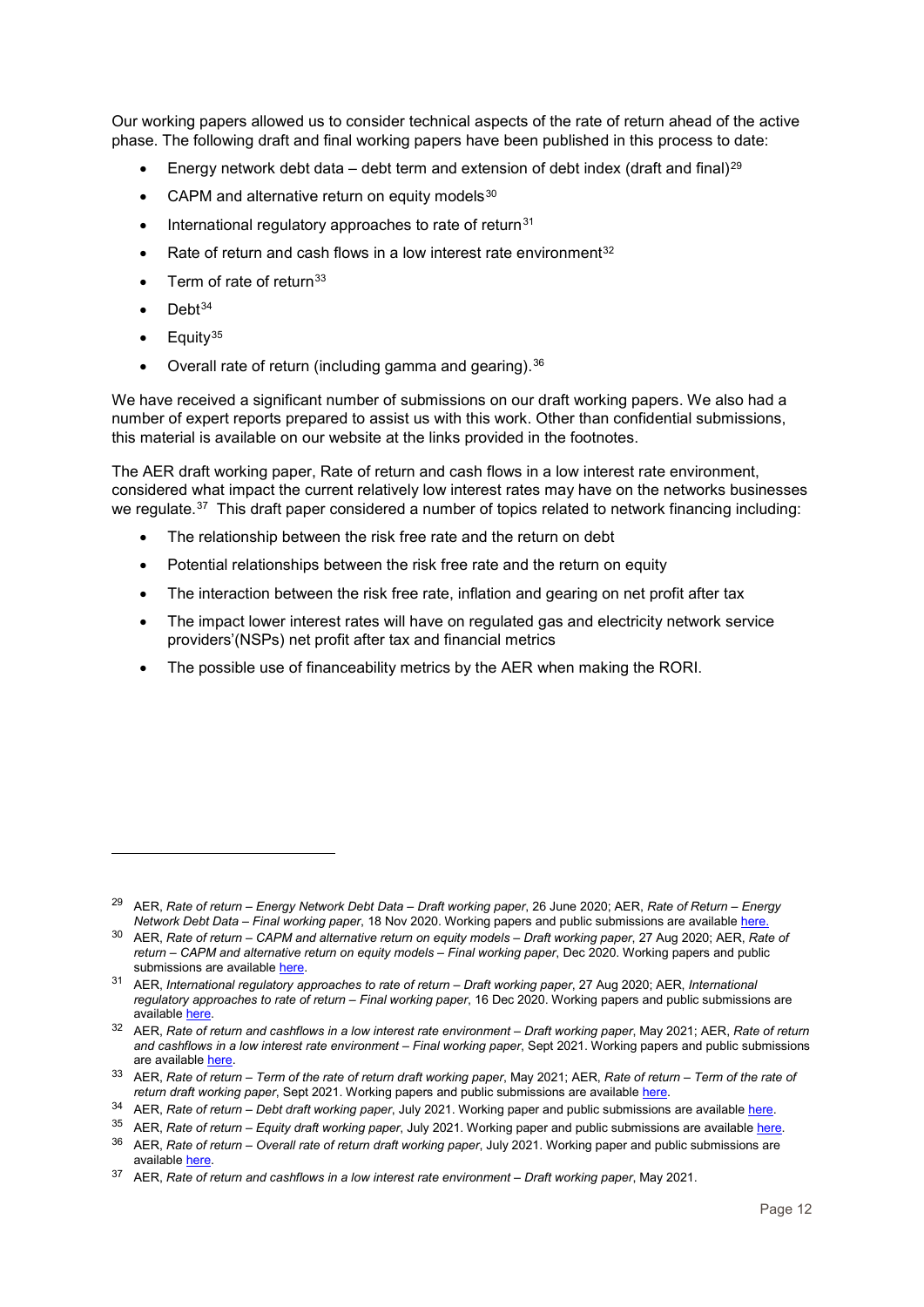In September we published a final combined working paper on the Term of the Rate of return and cash flows in a low interest rate environment.<sup>[38](#page-12-0)</sup> In this paper we expressed a number of preliminary views including:

- Measures of financeability should not be directly used when setting the rate of return. However, we will consider financeability metrics as a cross check in our final overall rate of return working paper
- The regulatory framework does not require Network Service Providers (NSPs) to be able to achieve the benchmark assumptions used in making and applying the RORI at all times
- It is viable for regulated networks to adopt a capital structure different to our gearing assumptions used in the RORI because the return on capital is relatively invariant to changes in gearing
- In determining how we set the rate of return under the RORI we aim to provide all regulated businesses a reasonable opportunity to recover their efficient costs. However, this does not require a given business (or even the industry average) cost structure to exactly reflect the benchmarks we use for setting the rate of return (e.g. to have the same debt to equity ratio as we use for setting the rate of return in the RORI).
- While NSPs expressed concern about receiving an ongoing negative net profit after tax NPAT under current interest rate settings, we do not consider this an issue. The total expected return to equity including RAB indexation is positive even where NPAT is negative. Despite negative NPAT, NSPs can continue to finance their operations by borrowing against the increase in the value of the debt component of the RAB due to inflation indexation. In addition, firms can reduce gearing to increase NPAT if they choose to do so and investors should not be worse off by adopting a different gearing ratio.

As part of the RORI review we will also consider if it is appropriate to lower our assumed gearing ratio, something that would improve hypothetical financeability metrics at our benchmark-gearing ratio. Although, even if we did lower our benchmark-gearing ratio used in the RORI, NSPs can and are likely to operate at varying gearing ratios. We expect NSPs to make capital structure decisions that best suit their individual cash flow profiles and financing needs.

However, as the AEMC noted in its consultation paper, we are not intending to examine financeability broadly as part of the RORI review. We only intend to examine direct implications or uses for financeability metrics for the rate of return under the RORI. That is, we expect to limit consideration of financeability metrics to what, if anything, they may imply about the rate of return. The principle reason for this approach is the RORI review process's purpose is to develop a RORI that determines rates of return for network businesses that best promote the NEO and NGO. Financeability, while related to the rate of return, is broader as it depends on all the cash flows set by the regulator and all of the actions and costs of the regulated firm.

We note that if a contestability framework was introduced, we would expect that framework to facilitate competitive provision of new infrastructure at efficient cost. Therefore, we would expect this framework to facilitate financeable investment.

We consider that the issues of financeability and the cost of capital are interrelated and this interrelationship needs to be recognised as part of the review.

# **Contestability in transmission planning and investment**

-

The AER considers that increased contestability in the provision of regulated transmission services has the potential to solve a number of issues spanning both the planning and investment stages and ensure identification of efficient investments as well as their efficient delivery. Benefits from innovation

<span id="page-12-0"></span><sup>38</sup> AER, *Term of the rate of return & Rate of return and cashflows in a low interest rate – Final working paper*, September 2021.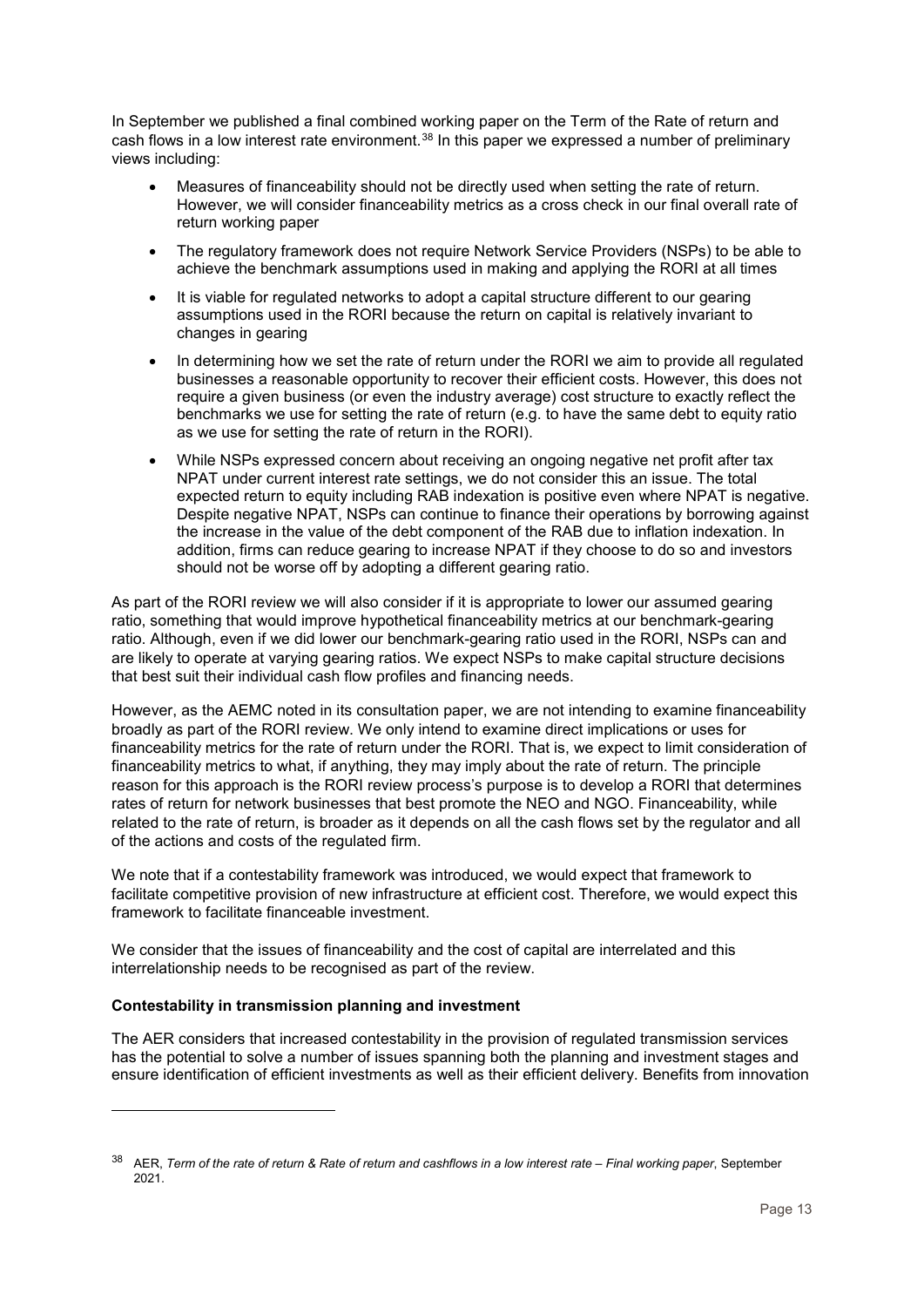may be better realised through competition than through regulation, and are likely to be greater for large projects (because of their scale and scope).

The current transmission planning framework only introduces competitive tendering in the design and construction of an investment that has been identified under the central planning process.[39](#page-13-0) As part of the AER's TIR review, we raised the introduction of sponsor-based competitive tendering as a potential reform to support the timely and efficient delivery of actionable ISP projects.[40](#page-13-1) Under a sponsor-based competition model, AEMO would continue to identify a network need via the ISP process; however developers would then be invited to bid solutions to meet the identified need. Developers would bid to provide (finance, build, own and operate) their proposed solutions.<sup>[41](#page-13-2)</sup>

#### *Contestability in transmission planning*

Sponsor-based competition could deliver greater productive and dynamic efficiencies in transmission planning by allowing the market to identify more innovative solutions.[42](#page-13-3) Subjecting the identification and assessment of solutions to a competitive tender that is run by AEMO rather than the TNSPs would also be expected to overcome the perceived biases against non-network options (discussed above), in turn further promoting the most efficient solutions to network needs.

# *Expanded contestability in transmission investment*

Increased competition in transmission investment can mitigate the overstatement of appropriate risk premiums and contingencies, as bidders seek to increase the value of their bids in order to win the work[.43](#page-13-4) Further, opening procurement to a wider range of bidders and combinations of bidders will allow different lead parties with potentially different development approaches to bid in alternative (and possibly more efficient) solutions. This facilitates increased innovation and value add in the design of the solution and greater capital and operating efficiencies in construction.

In the United Kingdom (UK) jurisdiction, the energy regulator, Ofgem, reported between £600m and £1.2bn savings for consumers as a result of competitively procuring offshore transmission infrastructure. This framework is now being implemented for onshore projects in the UK.[44](#page-13-5) Another example where competitive procurement has led to positive results can be seen through the delivery of competitive renewable energy zones in Texas ERCOT system. The competitive tendering process was used to determine who would build, operate and maintain the necessary transmission capacity. This project is considered to have been delivered in an efficient and effective way as a result of the competitive process used for the transmission augmentation.[45](#page-13-6) In the electricity sector in Brazil, between 2000 and 2010 approximately 70 per cent of investments in transmission came from the private sector and is seen as promoting efficiency in delivery of the projects.[46](#page-13-7)

Importantly, expanding competition beyond design and construction of a transmission project to financing and ongoing operation also provides the potential for:

innovation in financing arrangements that can capture efficiencies

<span id="page-13-0"></span> $39$  Victoria is the exception to this, as it has a unique planning framework with bid-based competitive tendering. This is where AEMO would tender out for implementing, owning and operating a preferred solution it identified through the RIT-T.

<span id="page-13-1"></span><sup>40</sup> AER, Work program letter – *Regulation of large transmission projects*, 17 November 2020, available [here;](https://www.aer.gov.au/system/files/AER%20-%20Work%20program%20letter%20-%20Regulation%20of%20large%20transmission%20projects%20-%20November%202020.pdf) HoustonKemp, *Regulatory treatment of large, discrete electricity transmission investments: A report for the Australian Energy Regulator*, August 2020, pp 67-71.

<span id="page-13-2"></span><sup>&</sup>lt;sup>41</sup> This is in comparison to a bid-based competitive procurement model which sets out the preferred solution to meeting the identified need and potential bidders bid on delivering the specified solution; see HoustonKemp, *Regulatory treatment of large, discrete electricity transmission investments: A report for the Australian Energy Regulator*, August 2020, pp 68-75.

<span id="page-13-3"></span><sup>42</sup> HoustonKemp, *Regulatory treatment of large, discrete electricity transmission investments: A report for the Australian Energy Regulator*, August 2020, pp 69-71.

<span id="page-13-4"></span><sup>43</sup> Stucke, Maurice E., *Is Competition always good?,* 4 February 2013, pp 178-179 (available [here\)](https://academic.oup.com/antitrust/article/1/1/162/274807).

<span id="page-13-5"></span><sup>44</sup> Frontier Economics, *Regulating for a net zero future*, January 2020.

<span id="page-13-6"></span><sup>45</sup> HoustonKemp, *Regulatory treatment of large, discrete electricity transmission investments: A report for the Australian Energy Regulator*, August 2020, pp 115 - 121; Centre for Energy Studies, Rice University's Baker Institute for Public Policy, *Texas CREZ lines: how stakeholders shape major energy infrastructure projects,* November 2020.

<span id="page-13-7"></span><sup>46</sup> HoustonKemp, *Regulatory treatment of large, discrete electricity transmission investments: A report for the Australian Energy Regulator*, August 2020, pp 132-133.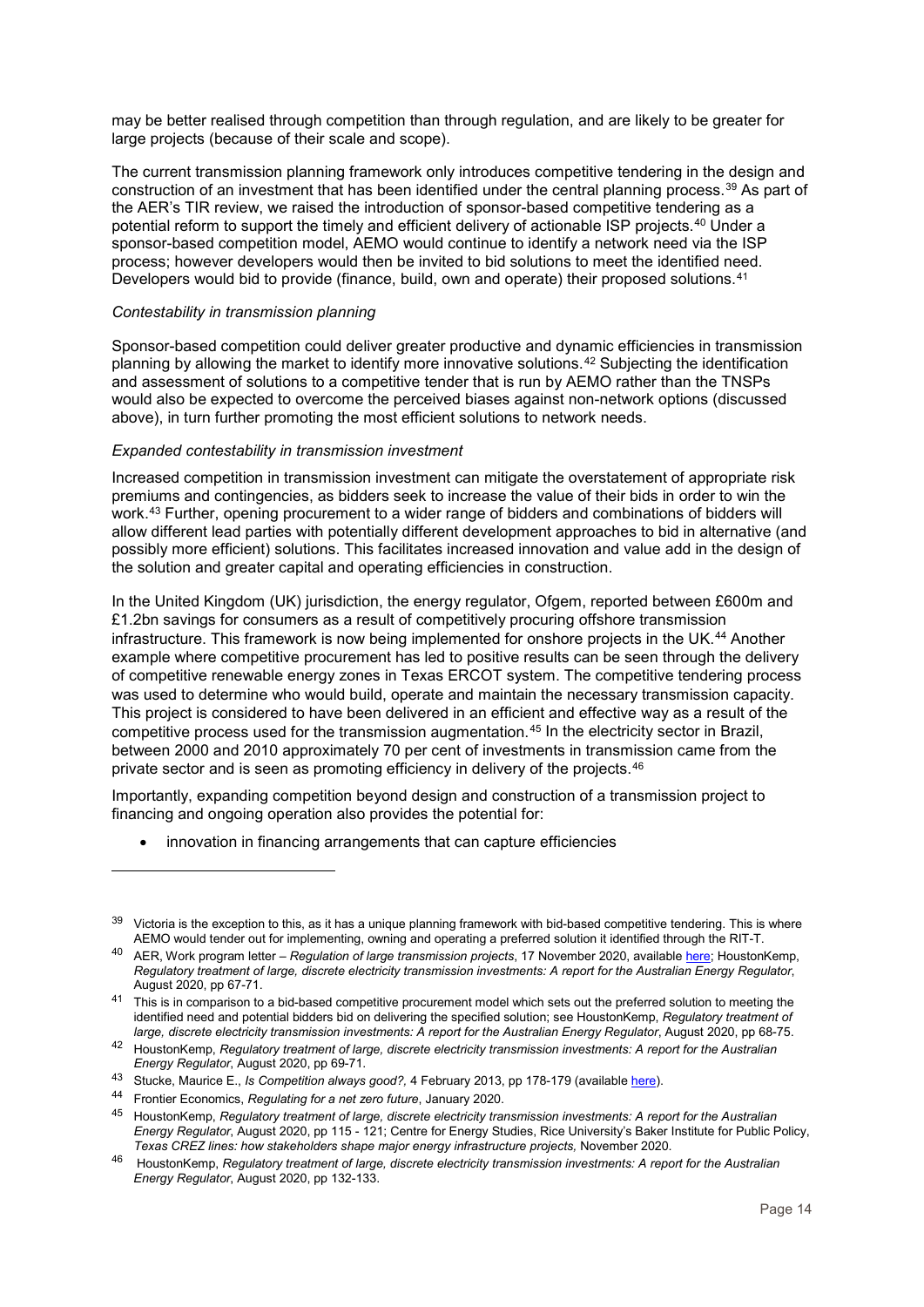- TNSPs to adopt greater risk (where efficient and appropriate to do so) rather than contracting out risk or passing its own risk costs to consumers
- greater innovation in contractual and risk-sharing arrangements that re-allocate risks away from consumers, as non-incumbent bidders seek to differentiate, and increase the overall value of, their bids.<sup>[47](#page-14-0)</sup>

In its analysis for the AEMC's 'Financeability of ISP projects' rule change process, CEPA noted the potential for contestability to attract financing from different classes of investors, where the current investors in a regulated network may be unwilling to contemplate the investments in question, or alternatively where the incumbent company could not support the increase in risk associated with delivery of the project.[48](#page-14-1) For example, for the Thames Tideway Tunnel, Thames Water was able to have a large part of the work be delivered by a third party infrastructure provider via a licence.<sup>[49](#page-14-2)</sup> A key feature of obtaining the licence was the submission of the cost of capital (BWACC) through a competitive tender process, ultimately won by Bazalgette Tunnel Limited (BTL), a consortium comprising of a group of institutional investors. The winning bid was 2.497%, less than Ofwat's 3.29%[50](#page-14-3) and less than the 3.60% wholesale WACC from Ofwat's final determination for water and sewage companies.<sup>[51](#page-14-4)</sup> One of the reasons BTL was able to provide this lower BWACC was a low cost of debt; though we note that it was also because BTL obtained a government liquidity support package and regulatory risk shields.[52](#page-14-5)

Experience in international jurisdictions demonstrates that competitive procurement does promote relatively high levels of participation in the procurement process (as has been observed in the United States (US) PJM jurisdiction)<sup>[53](#page-14-6)</sup> or different groupings of bidders submitting bids for a project (as was observed in Alberta where the five-shortlisted companies were a combination of existing network operators in Alberta and financiers and design and construction companies).[54](#page-14-7)

As competitive tension reduces project costs, including risk premiums, it reduces the need for regulatory assessment of project expenditure forecasts. As potential bidders' seek to be the successful bidder in a competitive tender process, the efficient costs of the project are revealed. We note, however, that experience in the US CASIO jurisdiction demonstrates that competition does not always result in a convergence of bid costs to reveal a single efficient cost of the project (of the ten projects offered for competitive procurement between 2013 and 2016, individual bids for each project varied by up to 100 per cent).<sup>[55](#page-14-8)</sup>

It is therefore important, in considering the introduction of competition in transmission in the NEM, to assess the potential competitive outcomes to the extent we can – this includes assessing whether there is sufficient depth of competition in the market for transmission services in Australia and understanding how to design any competitive tendering framework in a way that maximises engagement by bidders. This includes removing any actual or perceived advantages by the incumbent TNSP to ensure a level-playing field for non-incumbent bidders.<sup>[56](#page-14-9)</sup>

<span id="page-14-0"></span><sup>47</sup> Non-conventional cost containment mechanisms such as cost caps and performance-based incentives have been common in transmission tenders in FERC Order 1000 jurisdictions in the US; see Joskow, Paul L, *Competition for Electric Transmission Projects in the USA: FERC Order 1000*, September 2020.

<span id="page-14-1"></span><sup>48</sup> CEPA, *Financeability of ISP Projects, Report for the AEMC*, 8 January 2020, section 3.4.2.

<span id="page-14-2"></span><sup>49</sup> CEPA, *Financeability of ISP Projects, Report for the AEMC*, 8 January 2020, section 3.4.2.

<span id="page-14-3"></span> $50$  This was estimated from an indicative economic draft guidance.

<span id="page-14-4"></span><sup>51</sup> Oxera, *The Thames Tideway Tunnel: returns underwater?*, 24 September 2015.

<span id="page-14-5"></span><sup>52</sup> Oxera, *The Thames Tideway Tunnel: returns underwater?,* 24 September 2015.

<span id="page-14-6"></span><sup>53</sup> Joskow, Paul L., *Competition for Electric Transmission Projects in the USA: FERC Order 1000*, September 2020.

<sup>54</sup> See T&D World, *Five Companies Selected to Bid on Fort McMurray West 500-kV Transmission Project, 24 January 2014.* 

<span id="page-14-9"></span><span id="page-14-8"></span><span id="page-14-7"></span><sup>55</sup> Joskow, Paul L., *Competition for Electric Transmission Projects in the USA: FERC Order 1000*, September 2020, p 297.

<sup>&</sup>lt;sup>56</sup> A key reform under FERC Order 1000 in the US was the removal of the right of first refusal for the incumbent Transmission Operators; see HoustonKemp, *Regulatory treatment of large, discrete electricity transmission investments: A report for the Australian Energy Regulator*, August 2020, p 104.